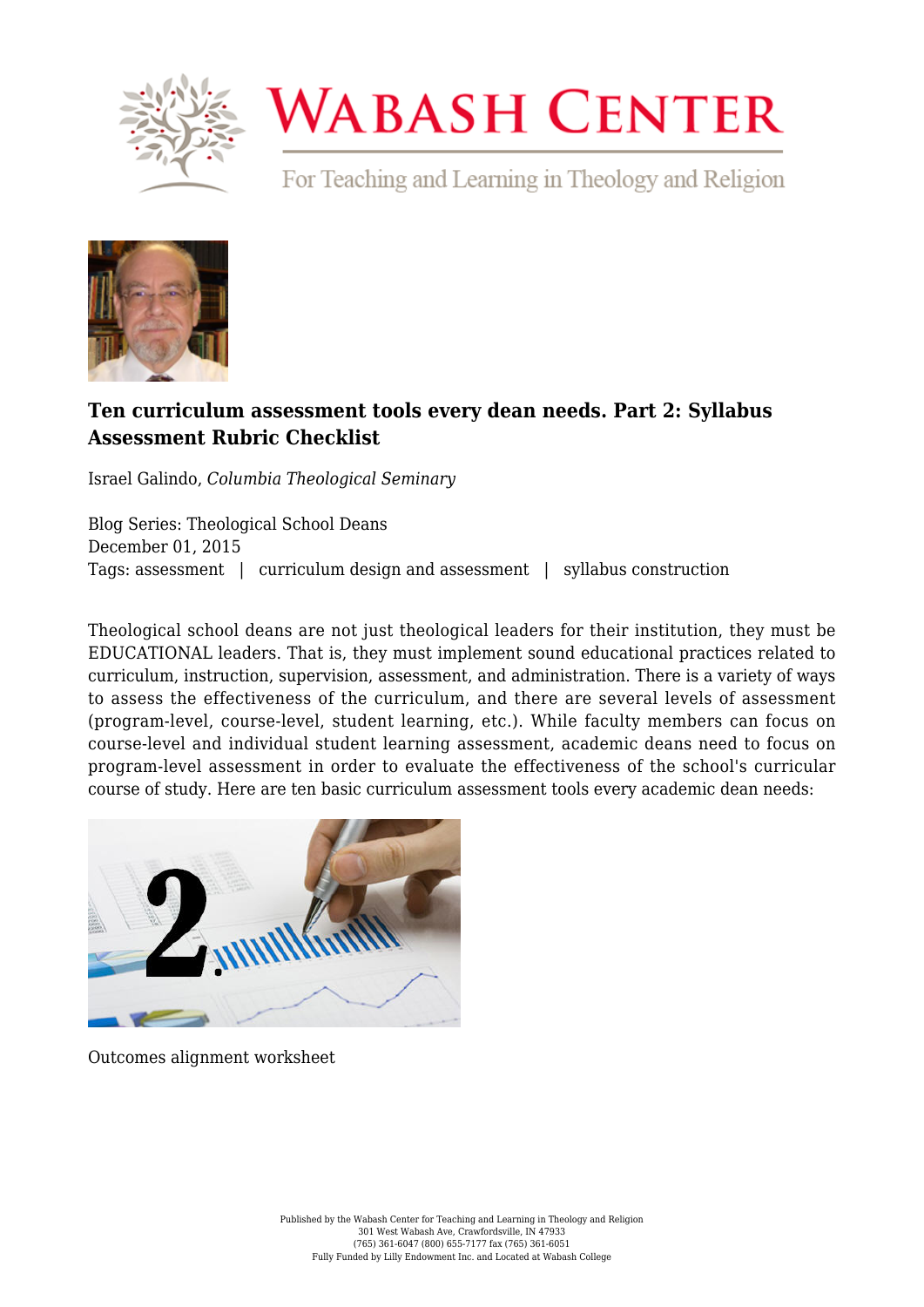Syllabus assessment rubric checklist Curriculum maps Program-level rubrics Alumni survey Program retention and completion rate worksheets Grade Distribution report Entering student profile Graduating class profile Academic programs profile

In this series we will review these ten assessment tools every dean needs. Last month we reviewed the Outcomes Alignment Worksheet tool. This month:

## **2. The Syllabus Assessment Rubric Checklist**

Aligning program-level outcomes with course-level learning objectives is a basic component of curriculum design; it helps ensure effectiveness in the program of study. A course syllabus should provide evidence of how the course's intent and learning outcomes support and align with the degree program goals. Course syllabi should overtly demonstrate how the individual course interprets the curricular program of study. Academic deans, or academic faculty committees, can use a syllabus assessment rubric to evaluate how well individual courses carry out the intent of the program of study. Using an assessment rubric can help determine:

1. To what extent does a course help realize the desired, published goals of a program of study?

2. To what extent does course work overtly support the realization of the outcomes?

3. What student products will be used to assess educational effectiveness and evidence of student learning?

4. To what extent does the course support program-level goals by translating them to demonstrable learning outcomes?

5. To what extent are learning outcomes and program goals grounded in an informed taxonomy of learning?

6. To what extent are course learning experiences or activities aligned with program goals and learning objectives?

The attached sample **Syllabus Assessment Rubric Checklist** can be adapted to your programs of study. Use the rubric checklist to review the alignment of course-level learning objectives to program-level goals in individual courses. The rubric can help provide feedback to individual faculty members on ways to improve the course in ways that align and support student learning toward program-level outcomes. The tool can serve as a way to promote dialogue in an academic area about the integration of the courses that cover that field of study.

[Download Syllabus Assessment Rubric](https://www.wabashcenter.wabash.edu/wp-content/uploads/2017/06/syllabus-assessment-rubric.pdf)